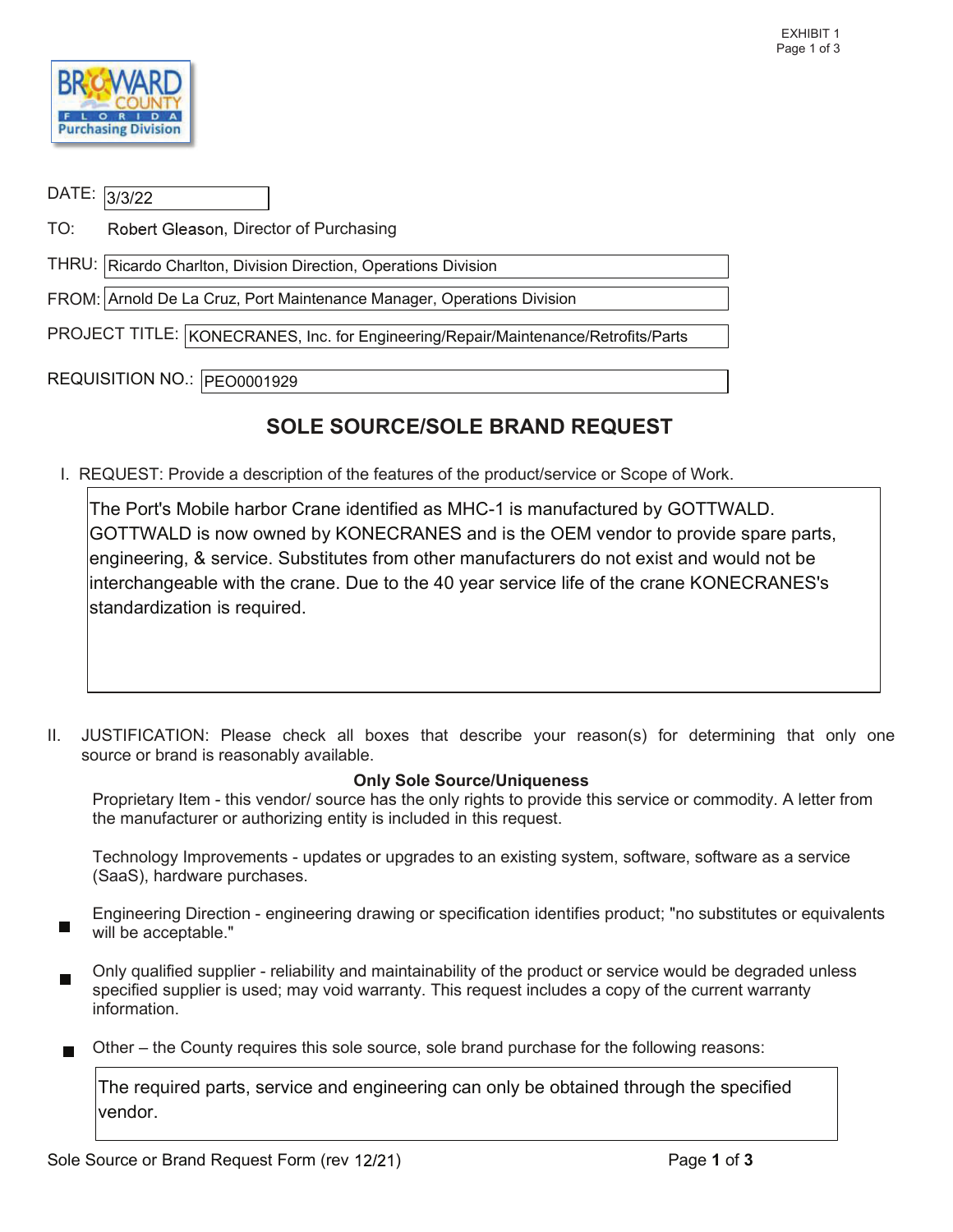## Business Case (One/Most Reasonable Source or One/Most Reasonable Brand)

- Operational Compatibility replacement parts from alternate suppliers are not interchangeable with original part and causes equipment incompatibility. Previous findings and/or documentation is included with this request.
- request.<br>Ease of Maintenance maintenance or retooling prohibits competition. Section III, Comparative Market Research includes estimated costs associated with changing current source and/or brand.

 Follow-On - potential for continued development or enhancement with same supplier and eliminates costs incurred by using different supplier. Section III, Comparative Market Research includes estimated costs for replacing current or existing system.

Complies with existing community and safety standards, and/or laws, rules, and regulations.

Exempted from the Procurement Code – per Section 21.5 of Broward County Administrative Code.

 Other/or additional information – using this sole source, sole brand purchase benefits the County for the following reasons:

III. COMPARATIVE MARKET RESEARCH: Provide a detailed source or market analysis for justification of sole source/brand or most reasonable source (attach extra sheets as needed).

| Estimated project value: \$ 150,000.00                                                    | Contract length (if applicable): Annually |  |  |  |  |  |  |
|-------------------------------------------------------------------------------------------|-------------------------------------------|--|--|--|--|--|--|
| Expenses to date: None                                                                    |                                           |  |  |  |  |  |  |
| Has this commodity been previously provided to the County? $\blacktriangledown$ Yes<br>No |                                           |  |  |  |  |  |  |
| If yes, when and by whom?                                                                 | Port Everglades Department                |  |  |  |  |  |  |
| How was item/service procured? Sole Source                                                |                                           |  |  |  |  |  |  |
| What is the current contract (MA) or purchase order number? N/A                           |                                           |  |  |  |  |  |  |
| If this is a sole brand, is there an "authorized" dealers list?                           | Yes                                       |  |  |  |  |  |  |

 additional sheets if needed. Cost/Benefit Analysis: What would the cost be to utilize an alternate vendor or source? This explanation should include the savings and/or additional costs to the County by not using the preferred vendor or source. Attach

ON AVERAGE \$150,000 PER YEAR. Due to the long service life of the crane and the necessity to obtain parts and service to support and maintain the crane, we are requesting KONECRANES to be standardized. Furthermore any other manufacturer will require extensive unpractical modifications to the cranes, at considerable cost and equipment downtime.